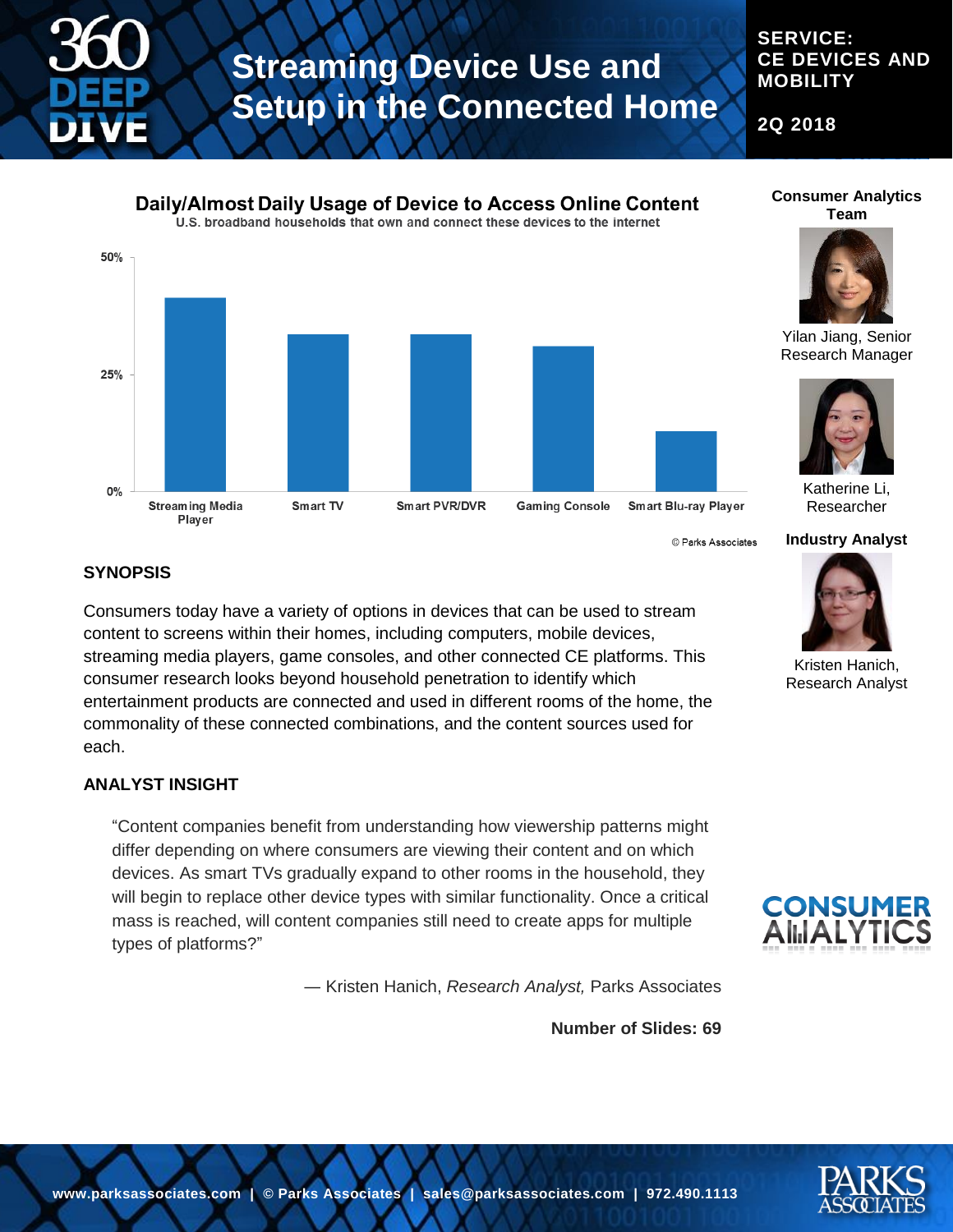

#### **SERVICE: CE DEVICES AND MOBILITY**

**2Q 2018**

### **CONTENTS**

**Consumer Analytics: CE Devices & Mobility Track**

**Key Questions Answered**

#### **Methodology, Charts, Statistical Information**

#### **Executive Summary**

- Industry Insight
- Key Findings and Market Impact

#### **Overview of Entertainment Devices**

- Average Numbers of Connected In-Home Entertainment Devices Owned Per BB HH (2014 - 2018)
- Overall Internet Connected In-Home Entertainment Device Ownership (2012 - 2018)
- Home Video Device Ownership (2010 2018)
- Internet-Connected In-Home Entertainment Device Ownership (2010 - 2018)
- Net Promoter Score (NPS) of Home Entertainment Devices (Q1/18)
- Frequency of Accessing Online Content by Device (Q1/18)
- Internet-Connected Device Used Most Often to Access Online Content (Q1/18)

#### **Streaming Media Player Snapshot**

- Consumer Familiarity with Streaming Media Player Brands (Q1/18)
- Adoption of Streaming Media Player Brands (2017 - 2018)
- Streaming Media Player: Brand Share by Installed Base (2015 - 2018)
- Usability Factors for Streaming Media Player by Brand (Q1/18)
- Most-Commonly Used Streaming Media Player Among Owners (2014 - 2018)
- Model of Streaming Media Player Most Often Used (Q1/18)
- Expenditure on Most Recently Acquired Streaming Media Player (Q3/17)
- Expenditure on Most Recently Acquired Streaming Media Player by Year Purchased (Q3/17)
- Perceptions of What Streaming Media Players and Smart TVs are Best At (Q1/18)

#### **Analysis of Setups**

- Internet-Connected In-Home Entertainment Devices: Types Owned (Q1/18)
- Number of TV Sets Owned (Q3/17)
- Number of Smart TVs Owned (Q3/17)
- Households Having 4+ TV Sets by Demographics (Q3/17)
- Room Categories Where TV Sets are Located at Home (Q3/17)
- Home Location of TV Sets by TV Types (Q3/17)
- Location and Ranking of Frequency of Use of TV Sets (Q3/17)

#### **Segments of Device Setups**

- TV Sets Connected to Devices in Room (Q3/17)
- Devices Connected to the TV Sets in Common Rooms (Q3/17)
- Devices Connected to the TV Sets in Bedrooms (Q3/17)
- Devices Connected to the TV Sets in Other Rooms (Q3/17)
- PC to TV Connections (2009-2018)

#### **Entertainment Device Combinations**

• Testing Entertainment Device Setup

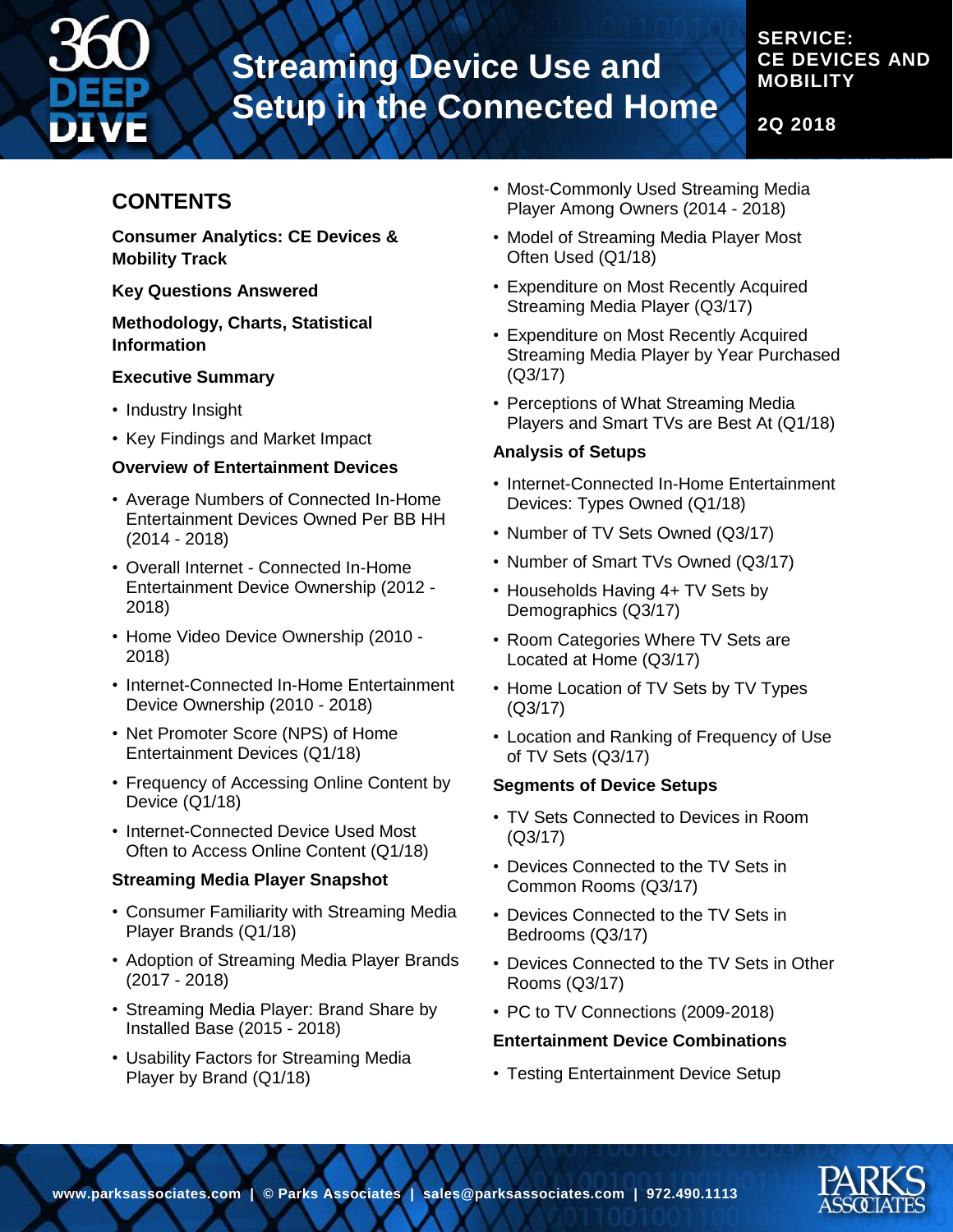

#### **SERVICE: CE DEVICES AND MOBILITY**

**2Q 2018**

- Video Entertainment Device Combinations (Q3/17)
- Set-Top Box Combinations by Room (Q3/17)
- Gaming Console Combinations by Room (Q3/17)
- Standalone Blu-Ray Player Combinations by Room (Q3/17)
- Streaming Media Player Combinations by Room (Q3/17)
- DVR/PVR Combinations by Room (Q3/17)
- TV Antenna Combinations by Room (Q3/17)
- Computer/Laptop Combinations by Room (Q3/17)

#### **Content Use Analysis**

- Average Number of Hours Spent Watching Content on Most-Used Device (Q1/18)
- Testing Content Consumption Throughout the Home
- Video Content Watched on a TV Set (Q3/17)
- Video Content Watched on a TV Set Among Single TV HHs (Q3/17)
- Locations to Watch Video Content (Q3/17)
- Viewership of Live Pay TV by Room (Q3/17)
- Viewership of Content from Online Video Services by Room (Q3/17)
- Viewership of On-Demand Content from Pay-TV Provider by Room (Q3/17)
- Viewership of Content from TV Channel Apps by Room (Q3/17)
- Viewership of Content from Online Sites by Room (Q3/17)
- Viewership of DVR Content by Room (Q3/17)

• Viewership of Live Over-the-Air Content by Room (Q3/17)

#### **Appendix**